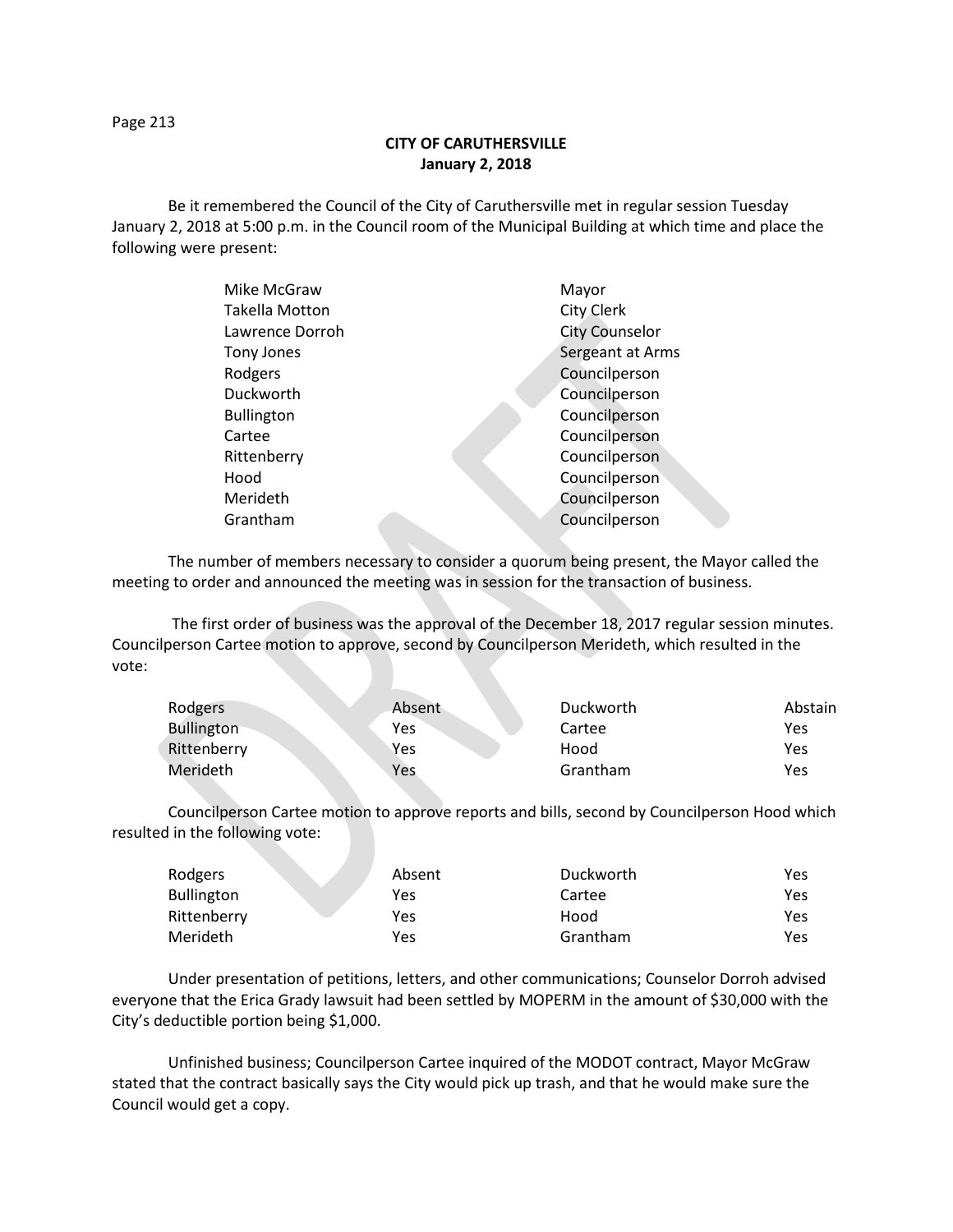Mayor's report; Save A Lot will be closing January 10, 2018. Mayor McGraw emailed Corporate and they emailed backed stating that they were sorry about the decision, and then sent another email shortly afterward inquiring about the availability of locations. The Mayor called the number on the email, and only got voice mail, and stated that he would follow up. The hearing taking place for Liberty Utilities rate increase location is not yet known, the Mayor will be contacting the Missouri Public Service Commission to find out. Councilperson Cartee was concerned about the businesses in town having to contend with rate increases not only with Liberty but Ameren also. He asked if the Mayor had talked to any of the representatives statewide about the utilities. Mayor McGraw stated that he had never seen any representatives at the hearings that he has attended. The rate increases affect other areas other than Caruthersville, and the Mayor of the town seems to be the perfect candidate to attend. Councilperson Cartee stated that he would call the representatives tomorrow. Councilperson Hood inquired of the closing of Save A Lot as to if there was some indications that they may be considering staying, with the asking of availability of other locations. Mayor McGraw explained that there were franchisee and corporate Save A Lots, and that he had made contact with corporate. He stated again that he would be following up. The Mayor drove a 2006 Crown Victoria that's in the possession of the City of Portageville it has 96,000 miles. The Mayor asked the Council to authorize him up to a certain amount for the purchase of the car for the airport courtesy car. Councilperson Bullington made motion for Mayor McGraw to negotiate up to \$1,700 for the car, second by Councilperson Hood, which resulted in the following vote:

| Rodgers           | Yes | Duckworth | Yes |
|-------------------|-----|-----------|-----|
| <b>Bullington</b> | Yes | Cartee    | Yes |
| Rittenberry       | Yes | Hood      | Yes |
| Merideth          | Yes | Grantham  | Yes |

The Carnell property demolition date was set for January 8, 2018, all the costs that have incurred will be added to the taxes. Councilperson Rodgers stated that there was a list of 4 properties that were to be torn down, and 3 have been torn down. The  $4<sup>th</sup>$  was the structure on East  $18<sup>th</sup>$  St. across from Lincoln Extension. Mayor McGraw stated that he would look into the matter; Councilperson Cartee suggested that all the properties that the City owns should be looked into that needs to be torn down. Due to the cold weather and holidays there have been delays with Republic Services. The hydraulic lines on the trucks have been freezing, and replacement trucks have been sent out, they will also be running on Saturday. James Stricklin has been dealing with a drainage problem for years in the East 19<sup>th</sup> and East 20<sup>th</sup> area. A drainage box was supposed to be put in, but it was pushed back year after year. Mr. Stricklin was given an estimate as to what it was cost to fix the drainage problem. A change order can be accomplished through the G & C contract in the amount of \$6,750, and then pave with asphalt in the summer. Councilperson Cartee made motion to accept the change order, second by Councilperson Grantham then it was rescinded by Councilperson Cartee. Councilperson Rodgers has dealt with the same problem on Belle, in which she had been told at one point that it could also be tagged onto a project. The Mayor will call John Chittenden about tagging on both of the projects.

Fire report; The fire calls from December 8, 2017 through January 2, 2018 are as follows: 12/18/17; Vehicle fire on I55/412 which was a total loss, 12/23/17; Vehicle fire on I55, but cancelled before arrival, 12/28/17; Transformer blown in alley behind 411 Ward they stood by until Ameren arrived, 1/1/18; Fire alarm sounding due to a burst water line at Southgate Living Center. There are presently 120 members of the Rural Fire Subscription, and there were 120 fire calls during 2017. Of the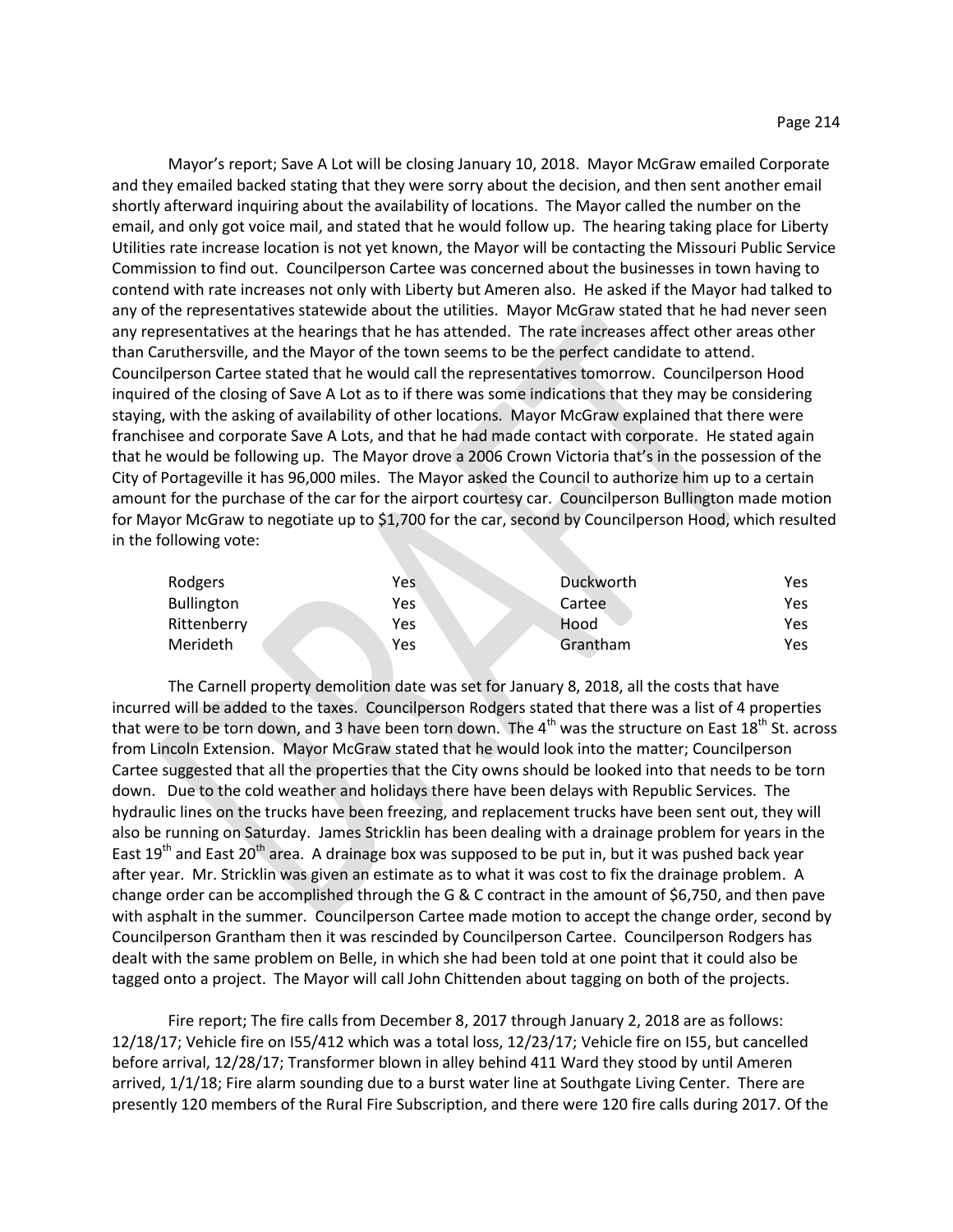120 fire calls, 36 were out of City, 9 were gas leaks or odor of natural gas, and 2 were medical assist calls.

Code Enforcement; Sonya Fuller reported that she sent out 9 letters, and 1 follow up, and the City abated 3 requests. Ms. Fuller is also working with Mers Goodwill to get another volunteer.

Councilperson Cartee was concerned about the Cemetery cost with Russ Riggs compared to the cost incurred by H. S. Smith. Russ Riggs cost is \$700 for open and close compared to Smith's \$600. Cartee suggested that the Council meet with the Cemetery Board to see where everyone is at as to who's marking the graves, and point of contact after hours. Melissa McClain suggested starting back at square one, and needing to look at the Cemetery Board as to getting more members, and educating the committee as to what the Cemetery Board does. Ms. McClain asked for a copy of the contract with Russ Riggs and H. S. Smith so that she can see what we're dealing with.

Budget report; Councilperson Bullington referred to the sales tax distributions deposits reports and how it's affecting the City's bottom line, and will continue with businesses closing. If it doesn't turn around the City will be in trouble with increased expenditures. Councilperson Bullington stated that from now on there will be a listing as to who attends the Finance Committee meetings, and all other committees should do the same.

Library report; Teresa Tidwell reported that the Library will be digitizing the Republican, Hayti Herald, and the Steele Enterprise newspapers, which will include the entire county , and can be accessed on any computer.

Water & Sewer; Paul Shaw reported a water main break on West  $10^{th}$  St., and thanked everyone for their assistance. Everyone should be cautious as to the weather warming up, if pipes were frozen, once unthawed, the water could possibly go over the entire house.

New business; Councilperson Cartee made mention of the City ordinance regarding shoplifting, with concern of business owners losing profit. Counselor Dorroh stated that the measures were in place and prosecution was relatively high, but there could be an increase in the amount of fines that are imposed through the court. There was discussion about the police monitoring high traffic areas such as Dollar General. There was also discussion of a use tax being put on the ballot which covers internet sales, and purchases made out of state that are shipped in.

Business from the floor; Charles Cain was concerned about modernizing the City Collector's office, or hiring people during tax season. There was a lot of discussion as to how the City Collector's office is being run, the Mayor stated that Ms. Morgan was not here to defend herself and that it was a conversation that needed to be discussed with her.

Introduction of bills; An ordinance amending ordinance No. 2017-08 and the pay plan adopted therein. Councilperson Cartee motion for the first reading, second by Councilperson Merideth as follows: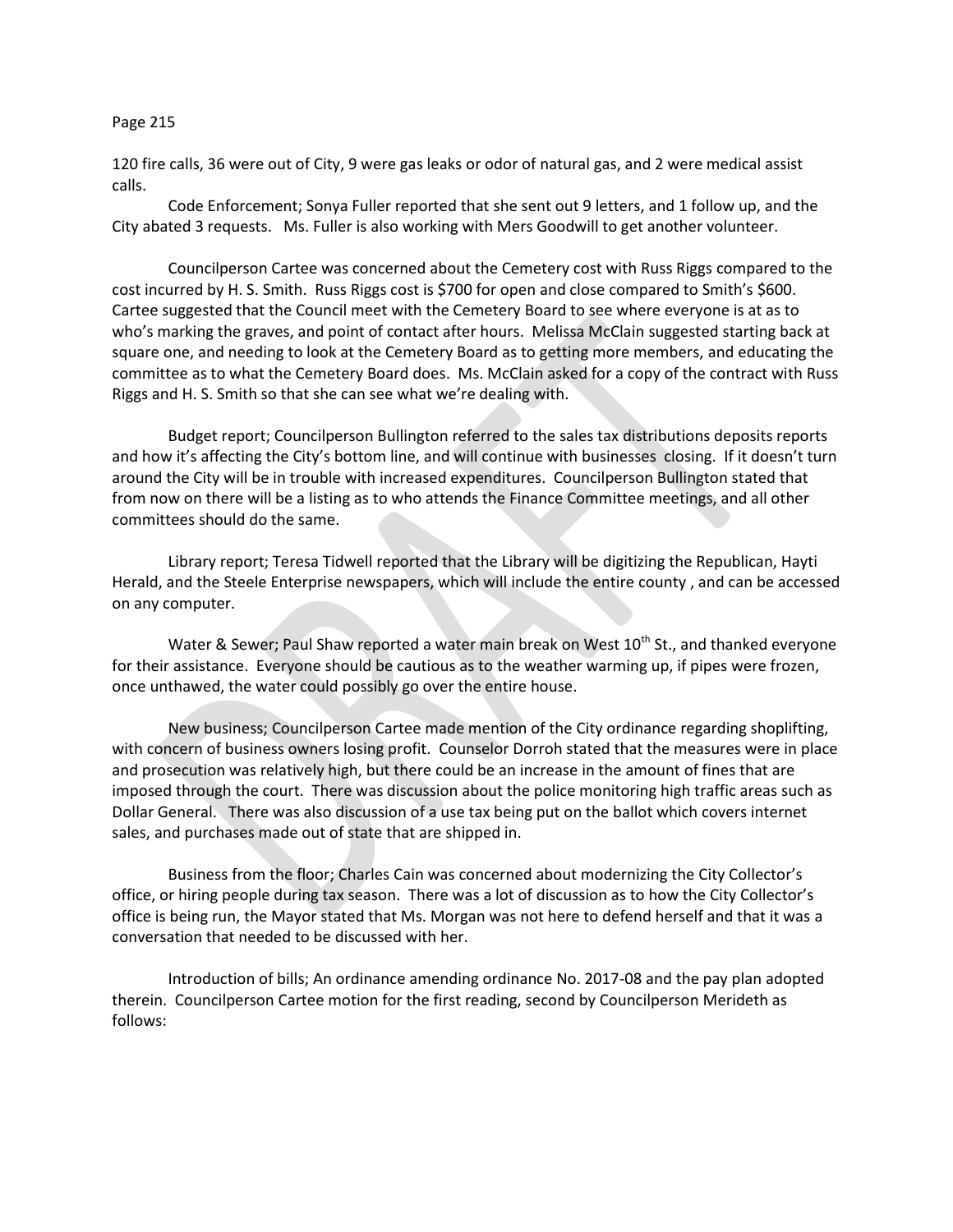### **BILL NO. 2018-01 ORDINANCE NO. 2018-01**

# **AN ORDINANCE AMENDING ORDINANCE NO. 2017-08 AND THE PAY PLAN ADOPTED THEREIN**

BE IT ORDAINED BY THE CITY COUNCIL OF THE CITY OF CARUTHERSVILLE, MISSOURI, as follows:

**Section 1.** Ordinance No. 2017-08, as previously amended by Ordinance No. 2017-09, is hereby further amended by the adoption of the pay plan as presented at this meeting.

**Section 2.** All other provisions of Ordinance No. 2017-08 shall remain in full force and effect.

**Section 3.** This ordinance shall not be codified, but rather, shall be maintained in the City's Personnel Policy Manual in addition to the Ordinance Book for the City.

**Section 4.** This ordinance shall be effective from and after the date of its passage and approval.

READ TWO TIMES AND PASSED ON this  $2^{nd}$  day of January, 2018

APPROVED BY THE MAYOR ON the 2<sup>nd</sup> day of January, 2018

ATTEST Mike McGraw, Mayor

 $\overline{\phantom{a}}$  , where  $\overline{\phantom{a}}$  , where  $\overline{\phantom{a}}$  , where  $\overline{\phantom{a}}$  , we have the set of  $\overline{\phantom{a}}$ 

Takella Motton

 $\overline{\phantom{a}}$  , and the set of the set of the set of the set of the set of the set of the set of the set of the set of the set of the set of the set of the set of the set of the set of the set of the set of the set of the s

Councilperson Duckworth motion for the second reading of Bill No. 2018-01 by title only, second by Councilperson Hood. The question before the Council is now will Bill No. 2018-01 to be known as Ordinance 2018-01 pass and become law, which resulted in the following vote on said question to wit:

| Rodgers           | Yes | Duckworth | Yes |
|-------------------|-----|-----------|-----|
| <b>Bullington</b> | Yes | Cartee    | Yes |
| Rittenberry       | Yes | Hood      | Yes |
| <b>Merideth</b>   | Yes | Grantham  | Yes |